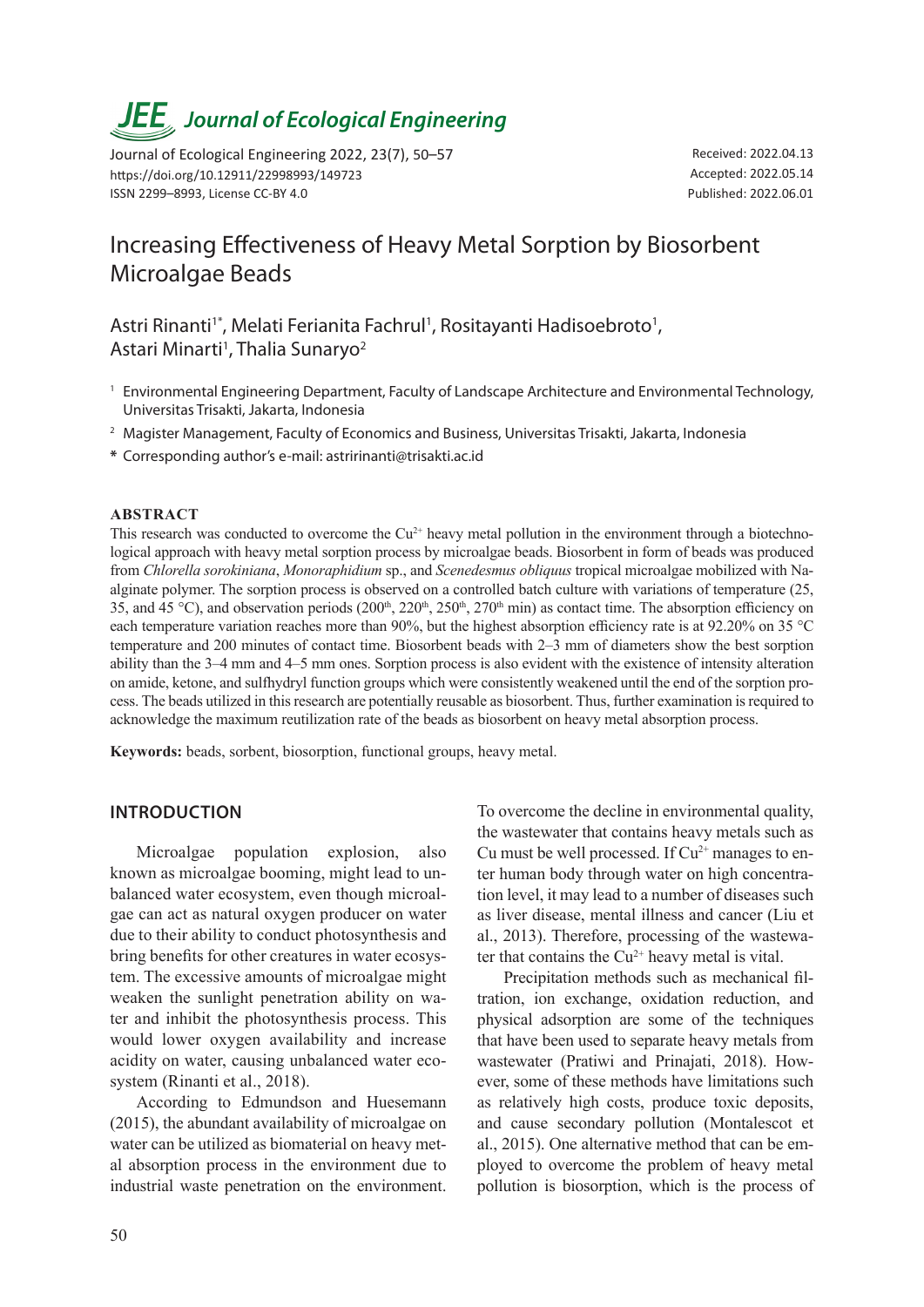removing heavy metals using biological materials or microorganisms from the solution (Nafie, 2010).

Biosorption is a sorption process utilizing the ability of biological materials or organisms, using macro and microorganisms, both in the form of dead organisms and living organisms that can accumulate heavy metals from a chemical physical solution. The basic principle of biosorption using microalgae is the substitution of functional groups with heavy metals, so that one of the elements in the functional group is replaced by heavy metal ions (Rinanti et al., 2017). The biosorption process has several advantages, including low operating costs, minimization of the volume of chemical or biological sludge to be disposed of, and high efficiency in detoxifying highly dilute effluents (Rinanti et al., 2017; Ameri et al., 2019).

The application of bacteria as biosorbent is more beneficial due to the small cell size, contributing to a large specific surface area, which has implications for its high biosorption ability. However, because of its small size, the biosorbents from bacterial cells are not suitable for direct application, especially in waste treatment units with continuous systems. To overcome these problems, in this study, the microalgae biomass was immobilized in a biopolymer matrix. This immobilization is one of the techniques to improve the biosorption process that still require further development (Ameri et al., 2019).

The toxic nature of heavy metals does not affect the uptake capacity of biomass, does not require nutrient supply, as well as can be regenerated and be reused for several cycles (Wyk, 2011). Immobilized biomass is usually easier to handle, and easier to separate between solids and liquids (Ivánová et al., 2010). According to Siwi et al. (2017) and Daneshvar et al. (2017) immobilized biomass is able to absorb heavy metals better, if environmental conditions are controlled based on factors that affect the biosorption process.

Furthermore, the adsorbents that have bound heavy metals must be managed properly so as not to cause re-pollution to the environment because basically heavy metals have toxic properties. This research is vital in order to develop appropriate technology to absorb and release  $Cu^{2+}$ by environmentally friendly biosorbent agent. The specific purpose of this research is to obtain the highest efficiency level of sorption process based on the temperature  $({}^{\circ}C)$ , contact time (Td) and biosorbent beads diameter supported by function groups analysis.

#### **MATERIALS AND METHODS**

# **Microalgae cultivation, harvesting, and powder making**

*Chlorella sorokiniana*, *Monoraphidium* sp., and *Scenedesmus obliquus* microalgae were individually cultivated before mixed on a batch system photobioreactor filled with Phovasoli Haematococcus Media (PHM) as growth medium (Provasoli and Pintner, 1959) to obtain adequate microalgae amount as biosorbent material. Cultivation was implemented under the conditions of  $\pm$  27 °C room temperature, pH level of 8, air flow rate of 900 mL/min, lighting intensity of 4000 lux obtained from TL lamp, with 16 hours of bright time and 8 hours of dark times for each day.

Single culture microalgae mixture was implemented on exponential phase with ratio of *Chlorella sorokiniana* : *Monoraphidium* sp. : *Scenedesmus obliquus* at 1:1:1 to produce 10% of the total culture volume. Microalgae were harvested on growth exponential phase with the centrifugation method, on a 2000 rpm spinning pace for 30 minutes. Centrifugation is conducted in order to separate biomass from its growth medium. Separated biomass is then placed on a porcelain cup and dried for 24 hours in an oven at a temperature of under 90 °C. Dried biomass is then ground with mortar until it smoothens to obtain the microalgae powder ready to immobilized as biosorbent.

#### **Microalgae beads biosorbent preparation**

The harvested microalgae biomass was washed, chemically activated using an acid and alkaline solution. As a control, biomass in contact with distilled water was used. The preparation of the biosorbent was carried out as follows: a certain amount of biomass was suspended and immersed for several hours in a 0.1 N HCl solution;  $0.1$  N NaOH, and distilled water (dH<sub>2</sub>O) The activated biomass was then dried in an oven at 700 °C for 20 hours, pulverized using a mortar. The biomass powder was used as a biosorbent for the next research stage Figure 1. The biomass or microalgae powder was then mixed with sodium alginate and dissolved in demineralized aqua (aquadest). The mixing process was accelerated by using a magnetic stirrer to obtain immobilized microalgae in the form of beads as biosorbents.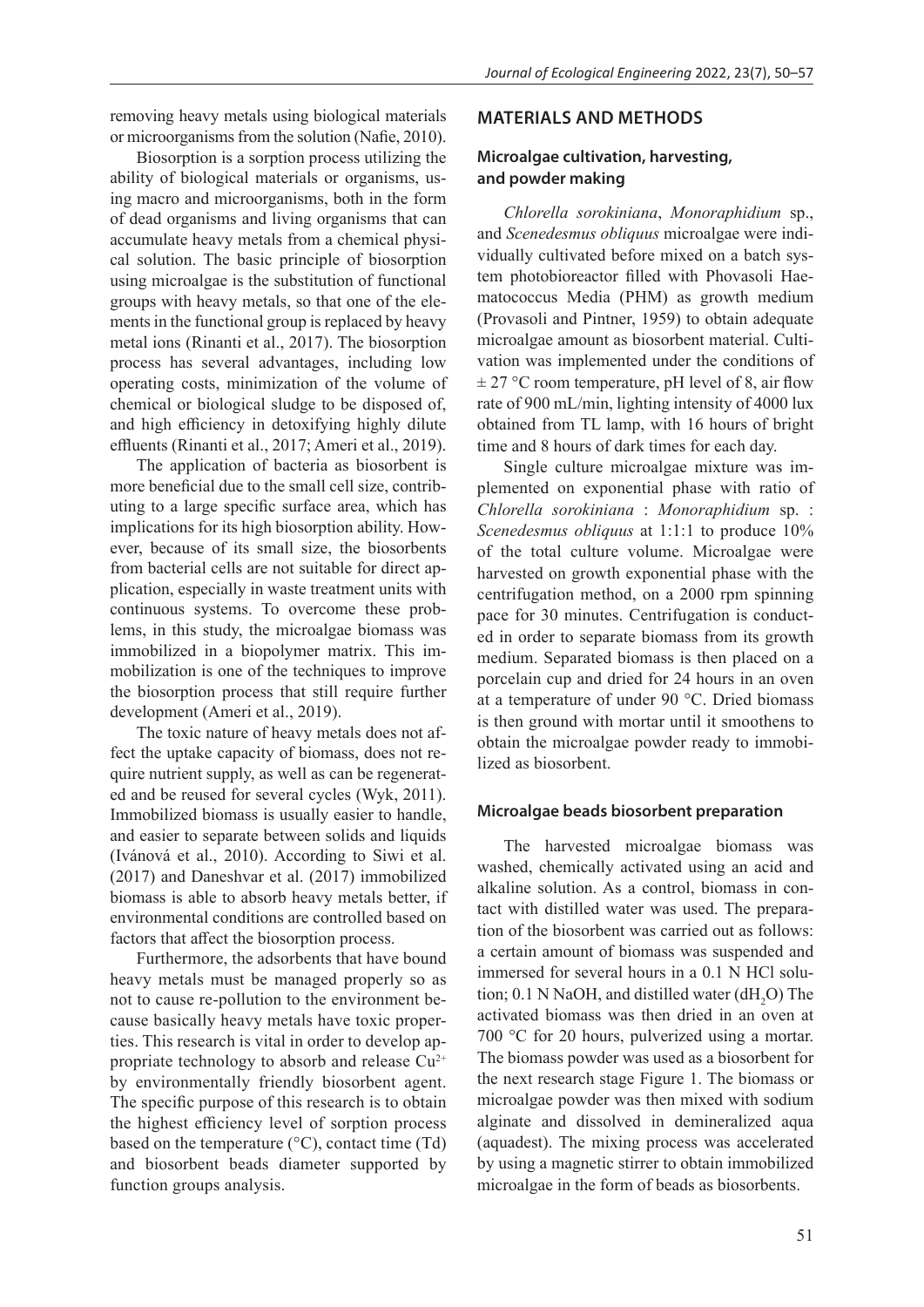Biosorbent immobilization was carried out using the "entrapment" method (Gracia et al, 2019). This method uses the principle of binding microalgae in gel beads to avoid fouling and sedimentation. A certain amount of biomass powder was suspended in 100 mL of 2% (w/v) sodium alginate solution. The suspension was dropped into 500 mL of 24% CaCl solution. When in contact with  $CaCl<sub>2</sub>$  solution, the biomass-sodium alginate suspension will polymerize to form sodium-alginate beads which trap the biomass in its structure.

#### **Biosorption by microalgae biosorbent beads**

The microalgae biosorbent beads were then contacted with artificial  $Cu^{2+}$  waste by making 1000 ppm  $CuSO<sub>4</sub>$  mother liquor by calculating the mass of  $CuSO<sub>4</sub>$  as much as 2.512 grams. Biosorption of heavy metal  $Cu^{2+}$  by microalgae beads biosorbent was investigated using optimum physical parameters based on the results of previous studies, namely the pH value of 6 for CuSO<sub>4</sub> mother liquor and a temperature of 28 °C  $\pm$  2 Rinanti et al. (2017) and variations in contact time of 200, 220, 250 and 270 minutes.

The temperature was controlled with variations (25, 35, and 45  $^{\circ}$ C), and each treatment based on temperature variations was observed at the 200<sup>th</sup>, 220<sup>th</sup>, 250<sup>th</sup>, 270<sup>th</sup> minutes as contact time variations. Optimization of contact time and variations in the diameter of different beads  $(2-3$  mm;  $3-4$  mm; and  $4-5$  mm) was carried out by contacting 10 g of immobilized biosorbent with 50 mL of 20 mg/L  $Cu^{2+}$  solution in a 150 mL Erlenmeyer flask. Erlenmeyer flask was placed in a shaker incubator at 180 rpm. The  $Cu<sup>2+</sup>$  metal remaining in the solution at a contact time of 200 to 270 minutes was analyzed using an AAS spectrophotometer (Figure 4). After the biosorption process was completed, the biosorbent beads and the solution containing  $Cu^{2+}$  were separated. The solution was analyzed using AAS to determine the concentration of copper. The absorption efficiency of  $Cu^{2+}$  during the biosorption process can be calculated using equation (1) and equation  $(2)$ .

Absorption Efficiency (%) =  $\frac{Co - Ce}{Co} \times 100\%$  (1) Co

$$
q\left(\frac{mg}{g}\right) = \frac{Co - Ce}{W} \times V \tag{2}
$$

where:  $Co$  – initial water concentration that contains  $Cu^{2+}$ ; Ce – Final concentration of the solution that contains  $Cu^{2+}$ ; q – metal adsorption capacity (mg/g);  $V - \text{solu}$ tion volume used in this research (Liter); W – the utilized biosorbent weight (gram).

# **RESULTS**

#### **Cu2+ biosorption by biosorbent beads**

Research on the sorption of  $Cu<sup>2+</sup>$  by biosorbent beads with a diameter of 3–4 mm has been carried out to determine the optimum temperature and contact time. The absorption efficiency of  $Cu<sup>2+</sup>$  is presented in Figure 2. The temperature of the biosorption process can affect the absorption ability of the biosorbent beads. Sorption efficiency at various temperature and contact time values ranges from 77% to 92%.

When viewed based on the temperature difference at any time, the absorption efficiency at 25 °C ranges from 77.50%–80.71%, at 35 °C it ranges from  $87.26 - 92.21\%$ , and at 45 °C it ranges from 79.59–85.47%. On the basis of the difference of the three temperatures, the highest absorption efficiency occurs at a temperature of 35 °C. The largest absorption occurred at a temperature of 35 °C for 200 minutes with an absorption efficiency of 92.21%. After reaching a temperature of 35 °C, the biosorption process decreased as temperature increased. The absorption efficiency at 35 °C reaches 92.21% then decreases to 85.47% at 45  $^{\circ}$ C. Figure 1 also explains that based on the difference in contact time, the highest absorption efficiency occurs at 200 minutes. At temperatures of 25, 35, and 45 °C respectively, the highest absorption was shown at 200 minutes, reaching 80.71%; 92.21% and 85.47%.

### **The influence of beads diameter on heavy metal removal efficiency**

This research has also managed to generate immobilized biosorbent by certain Na-alginate polymer matrix (Figure 3) on variations of diameter namely 2–3 mm, 3–4 mm, and 4–5 mm. The research continued to acknowledge the influence of beads diameter on heavy metal absorption capacity. Immobile biosorbent with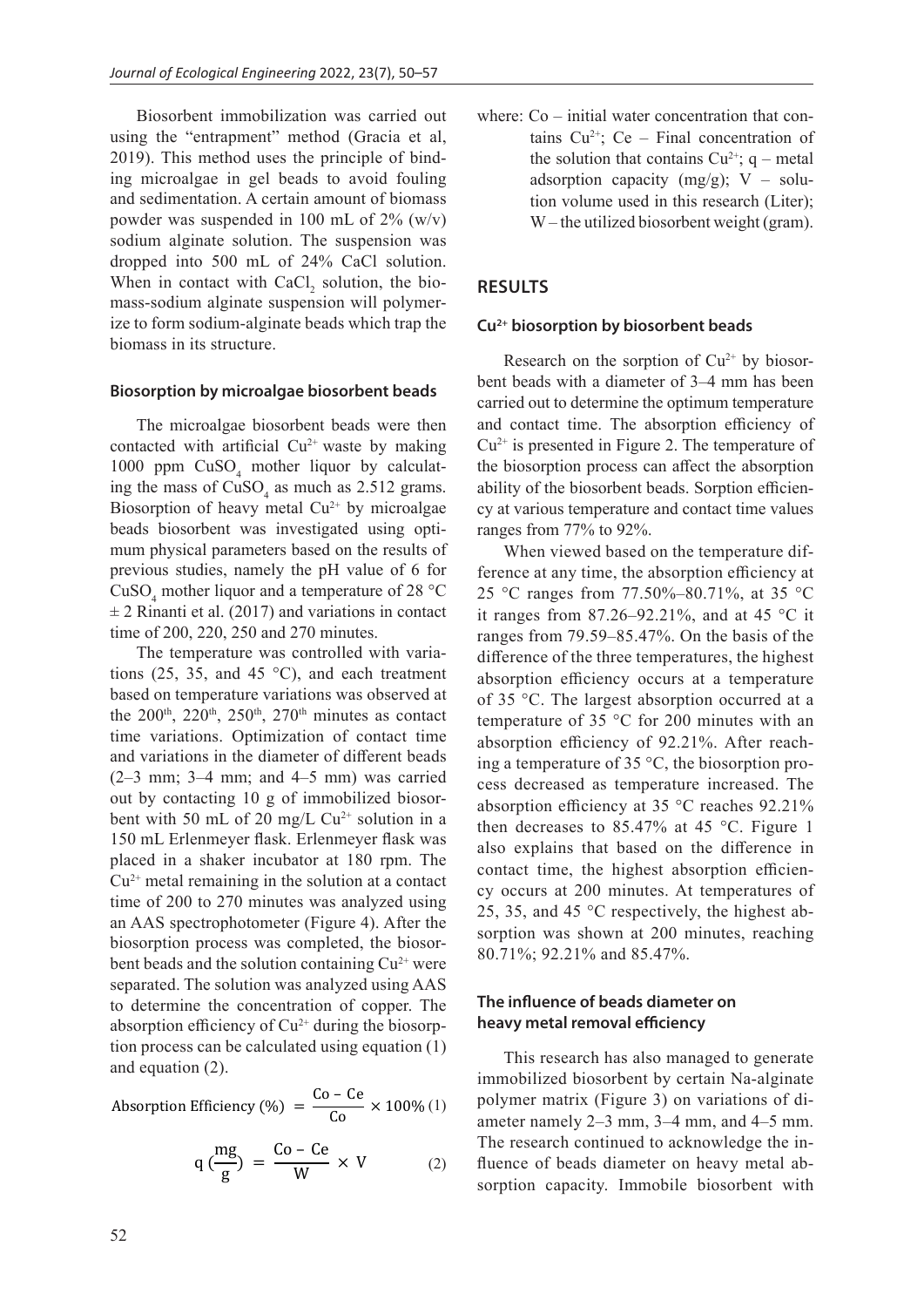2–3 mm and 4–5 mm diameters were applied on a fixed bed column.

On the basis of Figure 4, it can be seen that the beads with the smallest diameter of 2–3 mm have a better sorption capacity for 200 to 250 minutes than the beads with a diameter of 3–4 mm and 4–5 mm. The results of this study indicate that the larger the surface area of the beads, the higher the absorption of heavy metals, which is indicated by the higher efficiency

of heavy metal removal. In this study, the microalgae biosorbent beads with 2–3 mm diameter can absorb  $Cu^{2+}$  up to 94.77% at a contact time of 220 minutes.

In this study, after 250 minutes, the absorption capacity of the beads with a diameter of 2–3 mm was not as good as that of the beads measuring 3–4 mm and 4–5 mm. It is suspected that the beads with a diameter of 2–3 mm have been saturated.



**Figure 1.** Biosorbent preparation (A) *Chlorella* sp.; culture (B) dried *Chlorella* sp.; (C) *Chlorella* sp powder; (D) immobile *Chlorella* sp. (microalgae beads as biosorbent)



Figure 2. Sorption efficiency (%) based on temperature and contact time, on pH level of 4 and initial Cu<sup>2+</sup> metal concentration of 38.62 mg/L



**Figure 3.** Microalgae biosorbent beads with diameters of (A) 2–3; (B) 3–4; and (C) 4–5 mm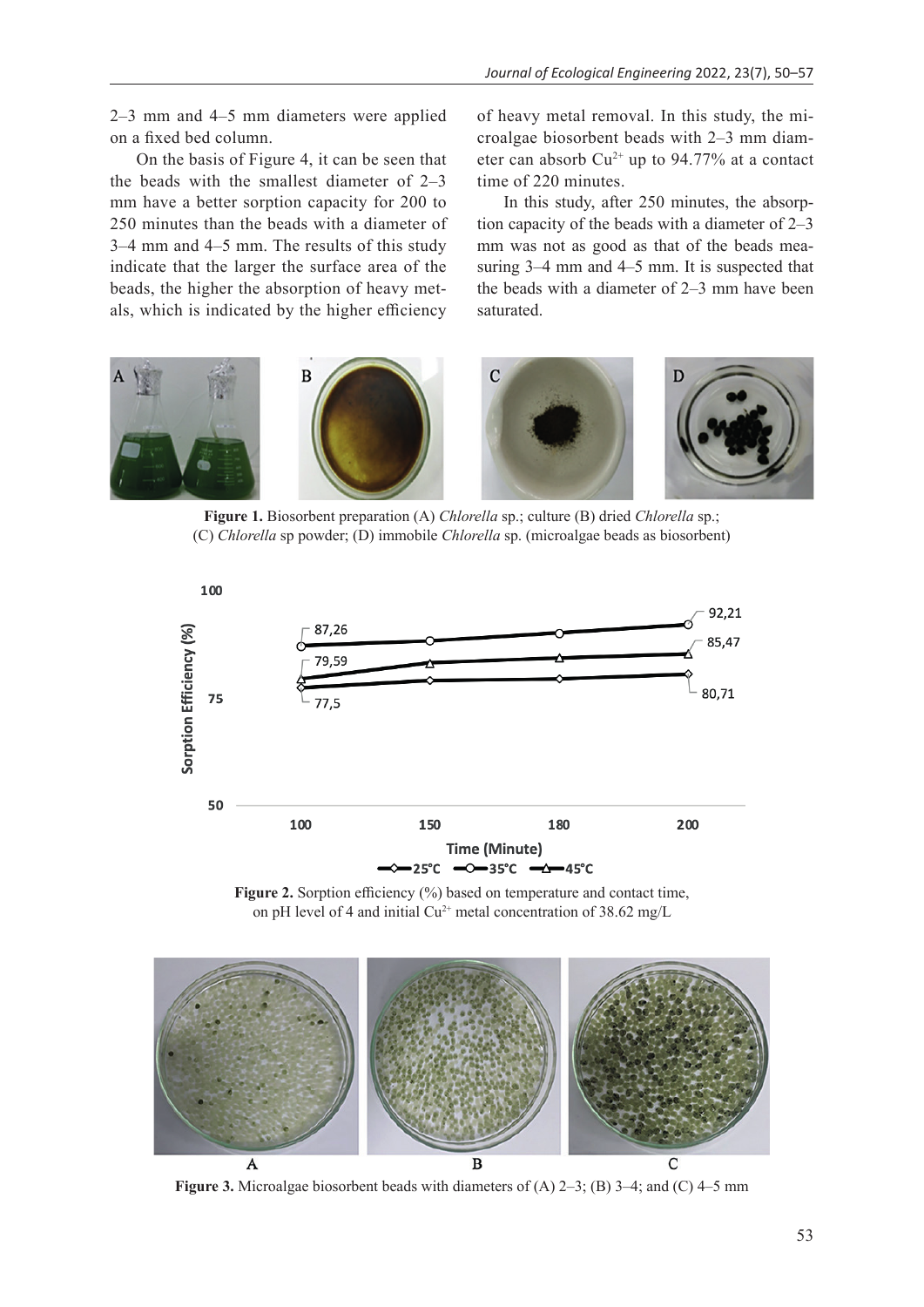

Figure 4. Biosorption by 3 diameter beads on different contact time between 200 to 270 minutes

# **Biosorbent effectiveness based on function group intensity**

The biosorbent beads in this study had the intensities ranging from  $600-3500$  cm<sup>-1</sup>, and functional groups were found including carboxylic acids (OH), alkyne (C≡C), esters (C=O), ethers (C-O), amides (C=N), aromatics (C-H), alkanes (CH) and alkenes (C=H). These functional groups have wave numbers at their respective frequencies and produce different intensity values, as shown in Table 1. On the basis of Table 2, when viewed in terms of intensity, it appears that the functional groups of alkenes (C=H), alkynes (C≡C) and



**Figure 5.** Mixed microalgae biosorbent ftir analysis result after the biosorption process

| Wavenumber Area (cm-1) | Wave Peak (cm <sup>-1</sup> ) | Function groups        | Intensity |
|------------------------|-------------------------------|------------------------|-----------|
| $690 - 900$            | 890.46                        | Aromatic (C-H)         | 0.983     |
| $675 - 995$            | 936.64                        | Alkene (C=H)           | 0.987     |
| $1030 - 1070$          | 1032.09                       | Ether $(C-O)$          | 0.780     |
| $1020 - 1220$          | 1084.91                       | Amide (C=N)            | 0.864     |
| $1050 - 1300$          | 1124.76                       | Ether (C-O)            | 0.928     |
| $1250 - 1300$          | 1297.70                       | Esther (C-O)           | 0.934     |
| $1300 - 1500$          | 1416.94                       | Alkane (C-H)           | 0.825     |
| $1600 - 1820$          | 1601.96                       | Esther (C=O)           | 0.650     |
| $1990 - 2140$          | 2112.81                       | Alkyne (C≡C)           | 0.975     |
| 2800 - 3400            | 3271.20                       | Carboxylate Acid (O-H) | 0.486     |

**Table 1.** FTIR analysis result prior to the biosorption process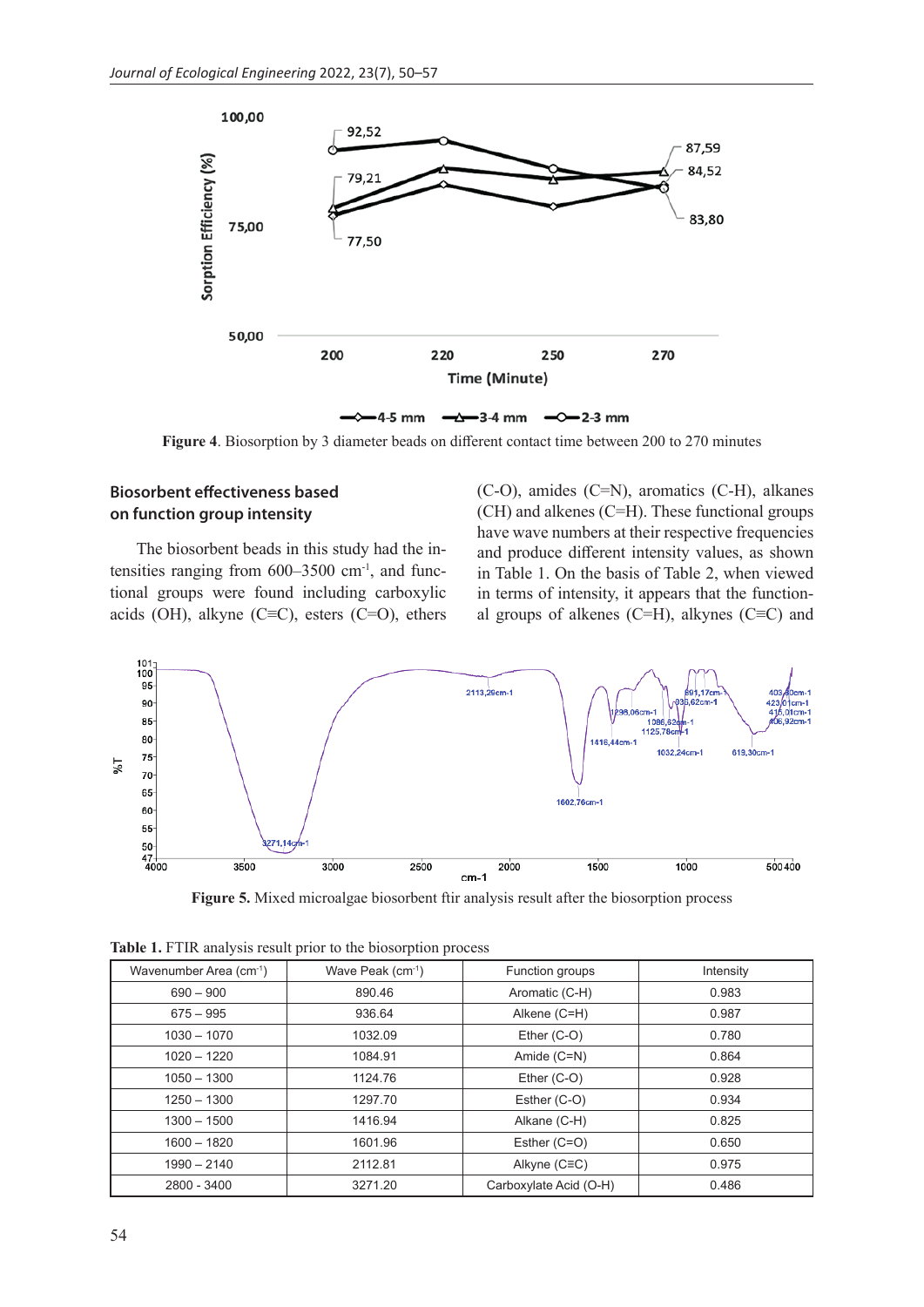| Wavenumber area (cm-1) | Wave peak (cm <sup>-1</sup> ) | Function groups        | Intensity |
|------------------------|-------------------------------|------------------------|-----------|
| 690-900                | 891.17                        | Aromatic (C-H)         | 0.984     |
| 675-995                | 936.62                        | Alkene (C=H)           | 0.985     |
| 1030-1070              | 1032.24                       | Ether $(C-O)$          | 0.810     |
| 1020-1220              | 1086.62                       | Amide (C=N)            | 0.886     |
| 1050-1300              | 1125.78                       | Ether (C-O)            | 0.937     |
| 1250-1300              | 1298.06                       | Esther (C-O)           | 0.936     |
| 1300-1500              | 1416.44                       | Alkane (C-H)           | 0.842     |
| 1600-1820              | 1602.76                       | Esther (C=O)           | 0.671     |
| 1990-2140              | 2113.29                       | Alkyne (C≡C)           | 0.974     |
| 2800 - 3400            | 3271.14                       | Carboxylate Acid (O-H) | 0.479     |

**Table 2.** FTIR analysis result after the biosorption process

carboxylic acids (OH) are weakened. In contrast, the functional group of ethers  $(C-O)$ , esters  $(C=O)$ , amides (C=N), aromatics (C-H), and alkanes (CH) are increased in intensity. Following this, the intensity value of functional groups after the biosorption process are shown in Figure 5.

#### **DISCUSSION**

On the basis of temperature and contact time, the higher sorption efficiency is in line with the increasing value of adsorption capacity, namely the ability of biosorbent beads to absorb heavy metals. This proves that the biosorbent beads in this study are capable and very efficient at absorbing  $Cu<sup>2+</sup>$ , since the sorption efficiency is characterized by a high percentage of absorption above 50%. This is in accordance with the research of Abbas et al., (2014) which stated that the absorption efficiency of Cu2+ metal by biosorbent beads reached 73.58% at 25°C and the absorption efficiency at 30 °C increased to 79.4%. Biosorption decreased the absorption efficiency at temperatures above 30 °C due to the biosorption process being exothermic, so that increasing temperature will cause damage to microbial cells, which in turn causes a decrease in adsorption ability (Zhang, 2014). The decrease in absorption efficiency at a temperature of 40  $^{\circ}$ C – 50  $^{\circ}$ C is caused by damage to the active site on the surface of the biosorbent due to bond disruption or due to weakening of the active site in binding heavy metals (Ilamathi et al., 2014; Al-Homaidan et al., 2014).

A similar study conducted by Zhang, (2014) showed that the absorption of  $Cu^{2+}$  by the microalgae Spirulina plantesis had the highest efficiency of 84.1% occurring at 90 minutes and then decreasing 30 minutes later. According to Rinanti et al. (2017), the difference in absorption efficiency and the most optimum contact time is caused by differences in the use of microalgae types as biosorbents, variations in functional groups, biosorbent surface area, amount of biosorbent used, and pore volume which can affect its ability to absorb  $Cu^{2+}$  metal.

In addition, the highest efficiency that occurs based on the length of contact time indicates that the sorption begins to reach equilibrium conditions at that time. One of the properties of the biosorption process is that a reversible reaction occurs which takes place very quickly but the biosorbent can experience saturation at certain times. After reaching the saturation point, the biosorbent will release the absorbed heavy metal again, and so on (Rinanti et al., 2017). In the research by Postma (2015) that utilized different sizes of beads diameter to remove  $NH_4^+$ -N and phosphate pollutants, it was discovered that immobilized alginate beads with medium diameter (4 mm) and cell concentration of  $1.5 \times 10-6$  cell/bead reached optimum result which is the perfect removal of  $NH_4^+$  -N and 95% of phosphate removal, as opposed to the application of beads with smaller diameter namely at 2.8 mm and 6.0 mm. The addition of a contact time more than 220 minutes did not give higher adsorption results. This indicates that the microalgae biosorbent beads have reached the saturation point.

This finding is in accordance with the previous research that utilized low cost biosorbent made of keratin biomaterial to remove heavy metal; broader surface will show better biosorption capacity (Zhang, 2014; Ilamathi et al., 2014; Al-Homaidan et al., 2014) and adsorption capacity will increase when biosorbent dose is increased, because it will lead to greater surface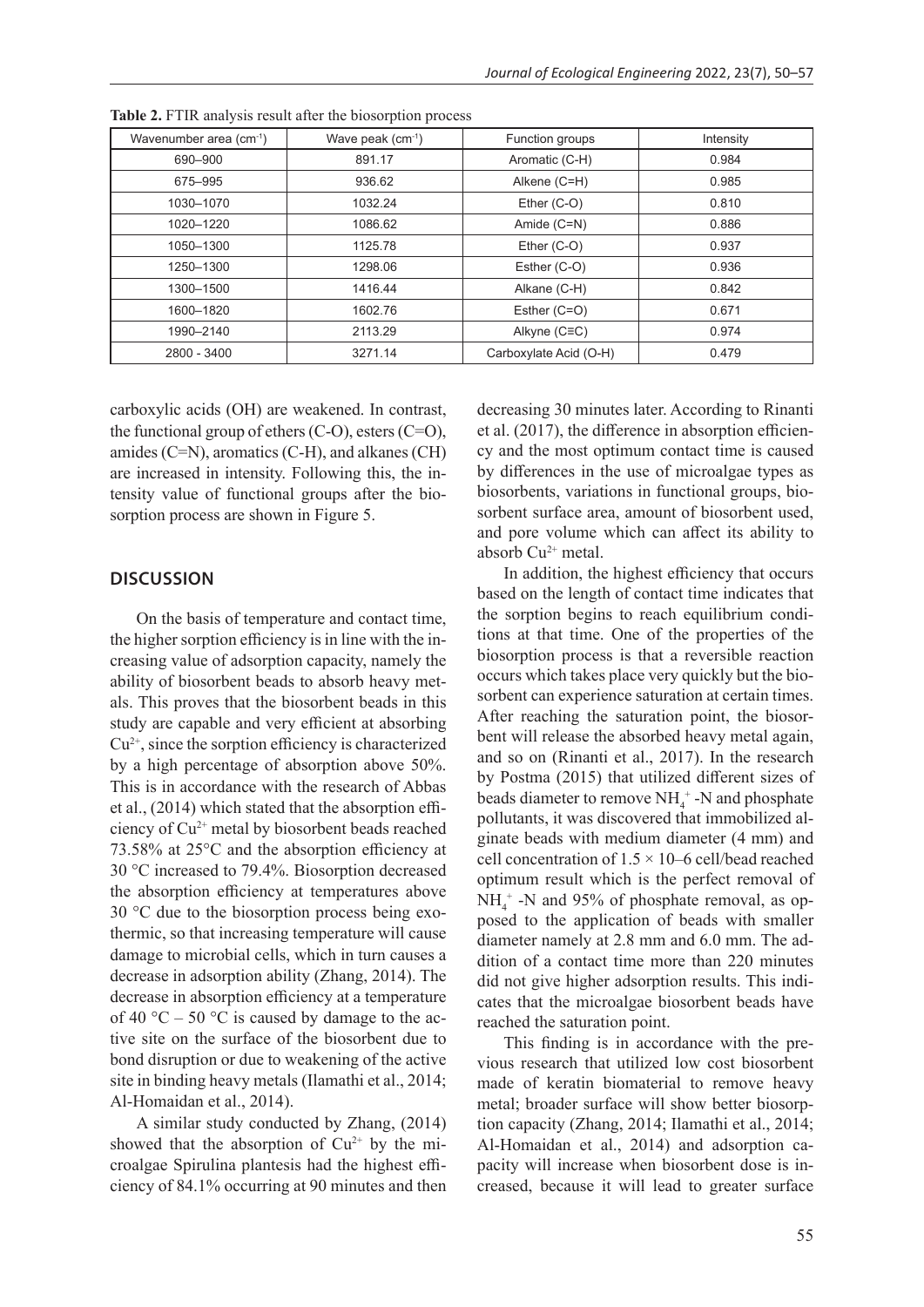area (Al-Homaidan et al., 2014), and the surface area of the biosorbent affects the efficiency of heavy metal removal because a wider surface area will increase the biosorption capacitance under the same conditions (Zhang, 2014).

The research by Gracia et al (2019) compared the binding of two different cell types, namely algal cells and hybridoma cells. As a result, the algal cells with a diameter of  $\sim$ 10 m beads had a higher adsorbate concentration than the hybridoma cells with a diameter of  $\sim$ 15 m. The presence of a higher concentration of adsorbate will increase the adsorption capacity (Redha, 2020). The use of immobilized biosorbents in fixed bed columns was proven to increase the removal efficiency of  $Cu^{2+}$  metal ions and facilitate the regeneration of biosorbents.

The effectiveness of the biosorbent during the biosorption and desorption process can be seen based on the functional groups involved in the biosorbent beads. This indicates that there is a substitution between one of the elements contained in the carboxylic acid group with  $Cu^{2+}$ (Zhang, 2014). However, it is not possible to determine specifically what elements are substituted with  $Cu<sup>2+</sup>$ , because this Fourier Transform Infrared (FTIR) analysis is only qualitative. According to Zhang and Wang (2015) the weakened intensity of the functional groups indicates that the biosorbent is not as good as the initial ones before it was used as a medium for heavy metal absorption, but the biosorbent can still be reused to absorb heavy metals, as seen with the changes in intensity which is not much different from the initial biosorption process.

Moreover, the findings of functional groups of carboxylic acids (OH), amides (C=N), aromatics (C=C), alkanes (CH) and alkenes (C=H) is in accordance with the statement of Al-Homaidan et al. (2014) that microalgae possess carboxylate, amine, phosphate, and hydroxyl functional groups. Previous research by Kumar et al. (2018) also mentioned that microalgae biosorbents have functional groups such as alkenes, amines, alkanes, aromatics, carboxylic acids, alkynes, and phenols, with carboxylic acid functional groups being the most dominant in the biosorption process. However, the functional groups found in this study are not all the same as the functional groups reported by previous researchers. The difference in functional groups is most likely influenced by the characteristics of the type of microalgae used as biosorbent.

# **CONCLUSIONS**

The sorption process is an effort to overcome the environmental problems caused by heavy metal pollution on water, which is conducted by reduced biosorbent preparation cost to create a more efficient technique, because the previously used biosorbent can be reutilized to absorb heavy metal compounds. The highest absorption efficiency is at 94.80% performed by 2–3 mm diameter biosorbent beads at a temperature of 35 °C for 220 minutes. The most dominant function groups in biosorption process were amide, ketone, and sulfhydryl groups that can be witnessed by their weakened intensity levels. The smaller the beads diameter, the higher the surface will be which leads to increased sorption capacity up until the 220th minute. The capacity of 2–3 mm beads becomes lower after 220th minute compared to 3–4 mm and 4–5 mm diameter beads, which probably caused by saturated beads.

#### **Acknowledgments**

This research was funded by Directorate of Resources, Directorate General of Higher Education, Ministry of Education, Cultural, Research and Technology according to Research Contract Number 309/SP2H/LT/DRPM/2021 date of 8 March 2021. Our Gratitude is delivered to Directorate of Resources, Directorate General of Higher Education, Ministry of Education, Cultural, Research and Technology according to Research Contract Number 309/SP2H/LT/DRPM/2021 date of 8 March 2021.

# **REFERENCES**

- 1. Abbas, S.H., Ismail I.M., Mostafa T.M., Solaymon A.H. 2014. Biosorption of heavy metals: A review. Journal of Chemical Science and Technology, 3, 74–102.
- 2. Al-Homaidan, A.A., Al-Houri H.J., Al-Hazzani A.A., Elgaaly G., Moubayed N.M.S. 2014. Biosorption of copper ions from aqueous solutions by spirulina platensis biomass. Arabian Journal of Chemistry, 7, 57–62.
- 3. Ameri, M., Soltani., N., Baftechi, L., Bolfion, M., Javadi, S.M., Jalali, G., Dezfulian M., Bagheri B. 2019. Adsorptive removal of heavy metals by microalgae. Journal of Phycological Research, 3(1), 326–336.
- 4. Daneshvar, E., Vazirzadeh, A., Niazi, A., Kousha, M., Naushad, M., Bhatnagar, A. 2017. Desorption